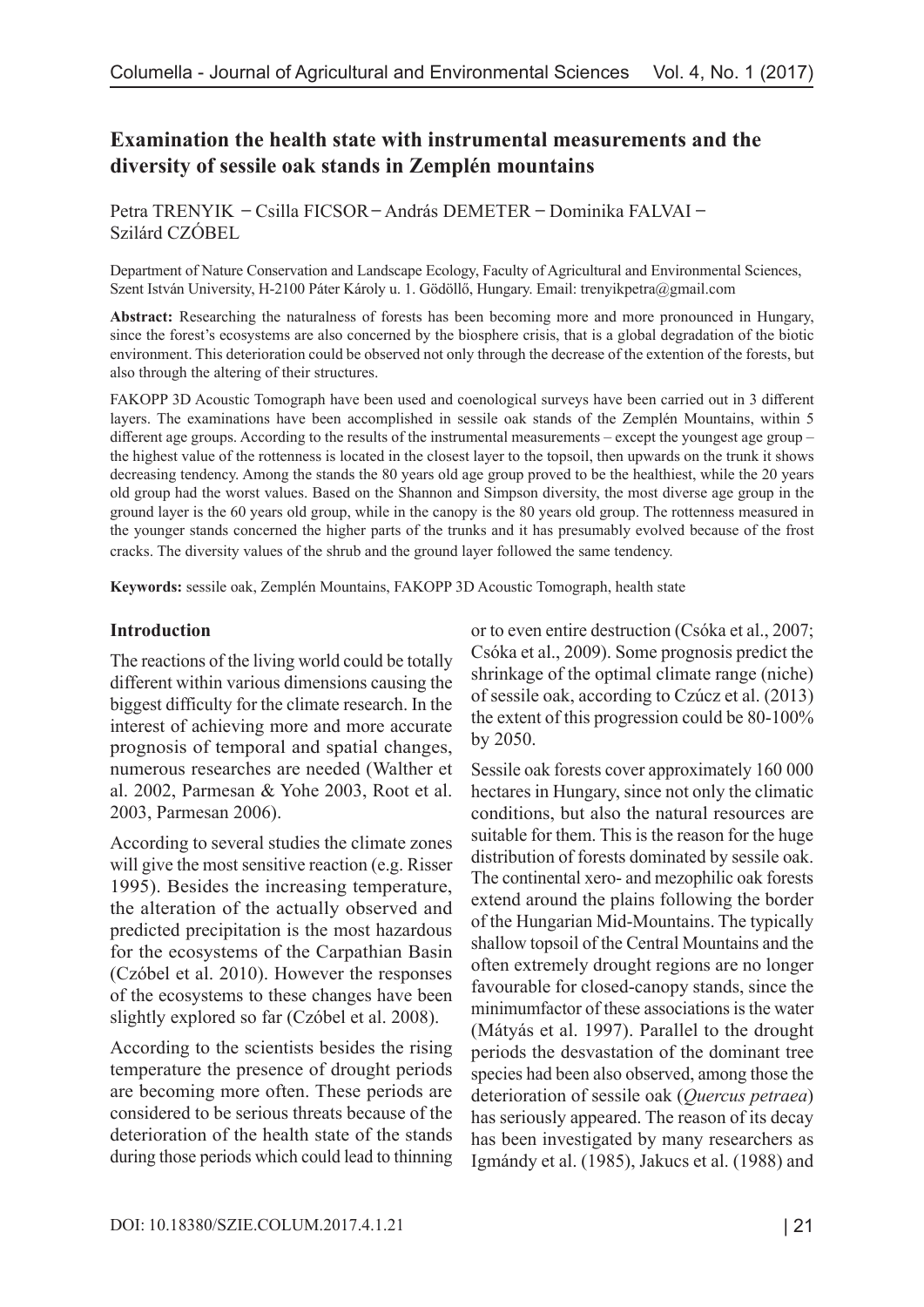Berki (1991, 1995). Eventually, Vajna (1989, 1990) assigned a reason to this rather complex issue. According to Vajna the primal responsible for the oak's destruction could be the years with drought weather conditions when the parasitic fungi and the herbivorous insects have occurred in large quantities on those trees which were weakened due to the lack of water. Afterwards, it was observed that in those stands where the climate is pushing the limits of the tolerability of the stands, weakening of the vitality of the tree species is typical (Mészáros et al. 2012).

We have used FAKOPP 3D Acoustic Tomograph that is an instrument to determine the extent of the deterioration in tree trunks, developed in Hungary. This instrument measures the speed of sound propagation in the tree matter, since rotten and healthy tissues conduct sound differently. The theory behind this measurement is that sound propagates better in healthy tree tissue than in the decaying material. Every species has its optimal value; the deviation from that in this case the decreasing of the value - refers to the rot inside of the trunk. The wood decay is caused by the white-rot and the brown-rot fungi; out of them the latter is the responsible for the decomposition of the cellulose content of the wood as well as for the propagation of the sound. Measurements in case of living trees are typically conducted in parks for the purpose of landscape architecture (Divós et al. 2005, Divós et al. 2008, Molnár 2011).

In order to create a complete picture of the stands investigating sessile oak individuals within the given stands are not sufficient; surveying the species pool and the structure are required too.

Since the forestry with the various forest management practices has great influence on the species composition, on the structure and on the processes of forest dynamics (Rubio et al. 1999, Bengtsson et al. 2000). Species needs to adapt to the regularly disturbances which affect them, and to the situation that their habitat have been continuously narrowing or fragmenting. The generalist species are better able to comply with these changing conditions rather than the specialist species of the forest ecosystems (Hermy et al. 1999). The herbaceous taxa play an important role in the diversity of forests, as they take part in the carbon storage and nutrient supply; moreover have a great impact on the primary production (Whigham 2004). In addition these species are proved to be appropriate indicators of the environmental changes because of their relative quick life cycle (Standovár et al. 2006). The different types of disturbance have direct or indirect influences on the species composition and on the structure of the given layers (Brunet et al. 1996, Decocq et al. 2004, 2005, Van Calster et al. 2008, von Oheimb & Härdtl 2009). The development state of the canopy and the ground layer has direct effect on the amount of light reaching to the latter layer, so that on the species composition and their coverage ratio in forest floor (Barbier et al. 2008, Tinya et al. 2009).

The following aims are set during the research:

What is the degree of the rottenness of the selected age groups of sessile oak in different layers?

How the Shannon and the Simpson diversity indices vary in the layers of the investigated age groups?

Could it be possible to observe some tendency during the analysis of the results of the instrumental measurements and the diversity values?

# **Materials and methods**

The examinations have been carried out in the stands of sessile oak in Zemplén Mountains. In order to obtain data from every development state of the forest five age groups have been marked out. The age groups have set out in every 20 years, thus 20, 40, 60, 80 and 100 years old stands have been examined (Table 1.). The areas of all age groups are part of the Natura 2000 network.

With the purpose of collecting representative data corresponding areas have been determined according to standard parameters. These parameters are the followings: the elevation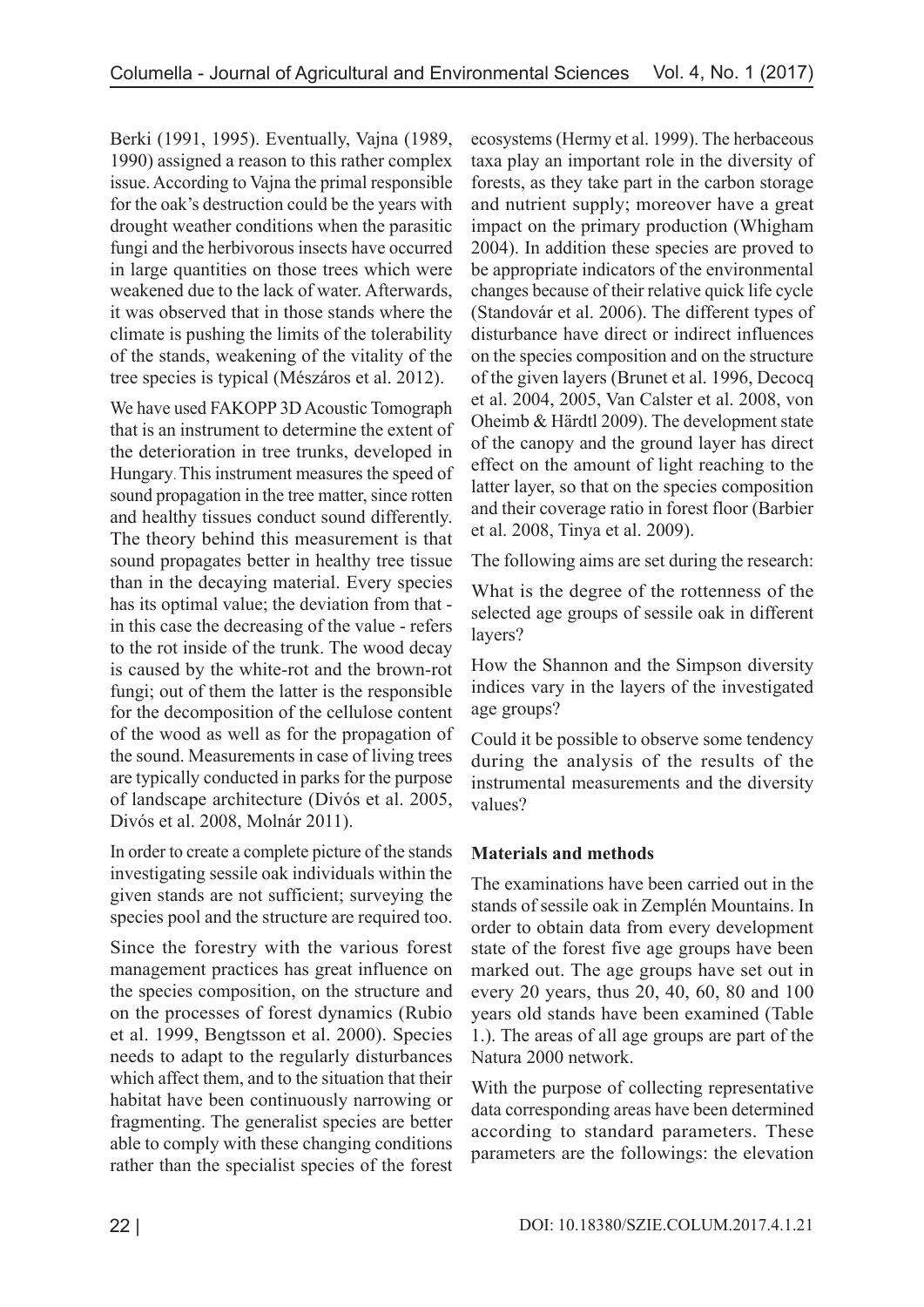| Age groups | Subcompartments   |
|------------|-------------------|
| 20         | Nagyhuta 109 A    |
| 40         | Nagyhuta 109 B    |
| 60         | Komlóska 53 D     |
| 80         | Makkoshotyka 15 A |
| 100        | Háromhuta 101 D   |

*Table* 1. The selected subcompartments containing the age groups

 $(\sim 400 \text{m})$ , the relief  $(\sim 15^{\circ})$ , the southern exposure, furthermore the sessile oak (*Quercus petraea*) as the dominant tree species (minimum 70% of the canopy). The detailed descriptions of the given subcompartment have been provided by the local competent foresty.

In each selected subcompartment two 20×20 m quadrats have been selected in the way that the sample trees were the closest sessile oak trees to the corner of the quadrats and the closest sessile oak tree to the middle point. Therefore 5 sample trees have been investigated in each quadrats and 10 specimens in each age groups. The trunk diameter at breast height (DBH) (1,3 m) was measured at every sample trees, furthermore the presence of the frost crack was recorded. To determine the health state of the age groups FAKOPP 3D Acoustic Tomograph has been applied. The evaluation of data has been made by computers, that besides the measurements of the tree takes the species into consideration.

During the field measurements specifically developed detectors have been installed on the trees horizontally. In the younger stands 6 detectors have been used because of the small diameter of the trunks, while in the older stands 8 detectors have been applied. In order to receive accurate measurements of the degree of the decay and its evolution between the layers the trunks have been examined in total at 5 different heights above the soil surface (40 cm, 80 cm, 120 cm, 160 cm, 200 cm). The place of the first detector of every layer have been painted on the trunks to achieve repeatable measurements. The investigations have been carried out in the spring of 2015. In all 50 sessile oak trees have been measured regarding the health state of all 5 layers in each case. The collected data accordingly to this method has been quantified with the FAKOPP software and statistically evaluated with the Microsoft Office Excel. While the software expresses the degree of the rottenness in percentage, it is important to evaluate the stem diameter of each age groups.

The coenological surveys have been carried out in 20×20 meters quadrats in the way that the canopy, the shrub layer and the ground layer have been examined separately. At first each species in the quadrats have been recorded, then the cover-abundance values have been estimated in percentage, moreover the closeness of the canopy layer has been estimated too (Veperdi 2008).

The Shannon and the Simpson diversity values have been calculated by the Microsoft Office Excel, based on the field data (Tóthmérész 2002).

The levels of the significance of the examined layers within certain age groups and between certain age groups have been checked with the T-test during the statistical analysis. T-test has been used to determine the significance level between certain layers during the calculating of the two diversity indices.

### **Results**

### *The results of the health state examination*

Within the 20 years old group the degree of decay has been increased in higher and higher layers (Fig 1). The layer 4 (160 cm) had the *Figure* 1. State of wood-decay in the measured layers

(0.4 - 2 m). 20 year-old sessile oak stand (Zemplén Mountains, 2015).

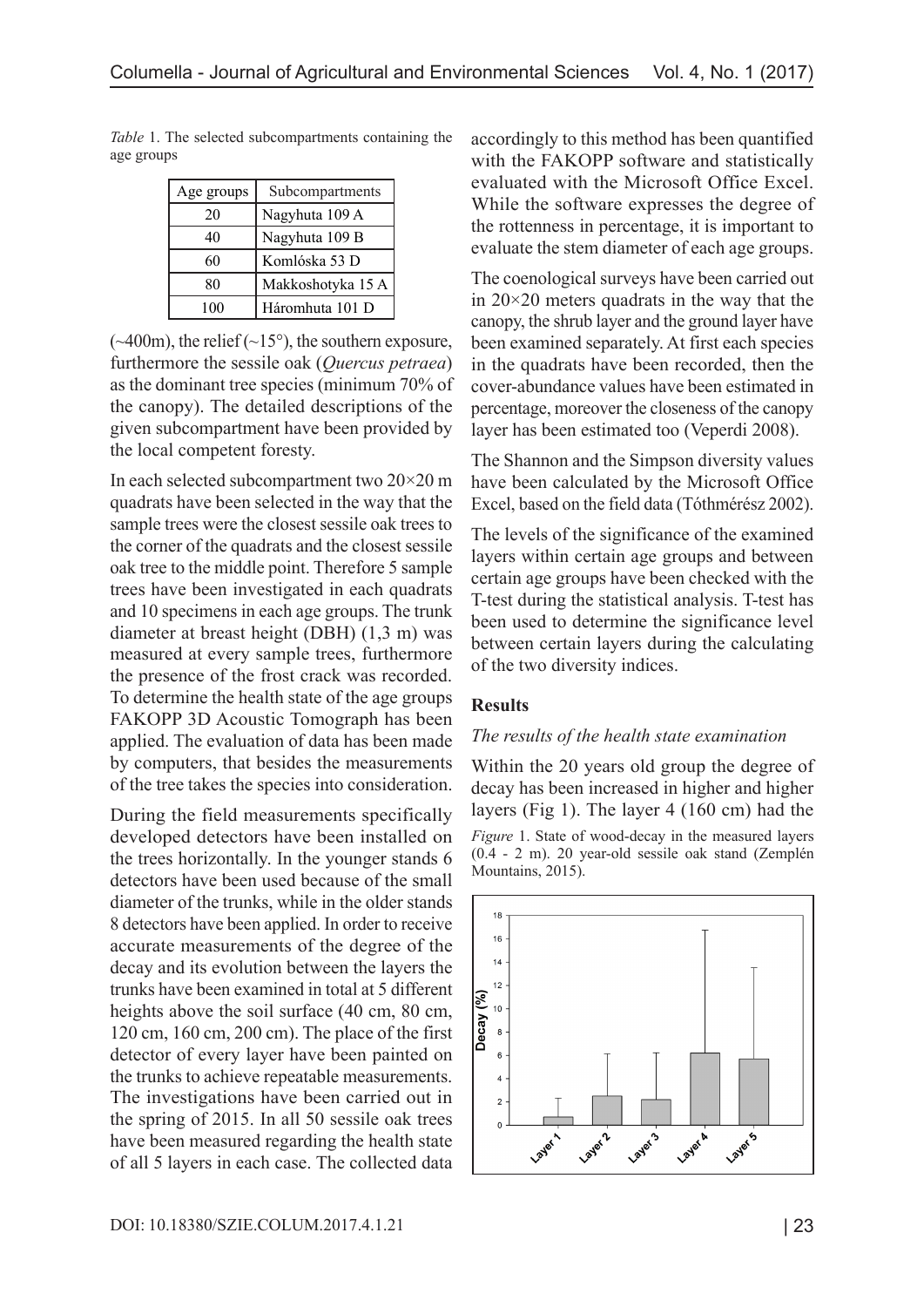worst health state. The rot part of this crosssection is 6.2%, which is considered to be high regarding that it is the youngest stand. In the 5th layer the average value of deterioration was 5.7%. The upper two layers had the biggest standard deviation value too; in the 4th layer it was 10.55 and the 5th layer had the value of 7.82%. Presumably it could be interpreted as the most of the specimens had appropriate health state, regularly these specimens were entirely healthy or had only 1-2% of decay in case of both layers. However two sample trees have badly damaged and the consequence of this they possessed bigger destruction. In the 4th layer the two extreme values of decay were 11% and 34%, while in the 5th layer these values were 11% and 24%.

In the first three layers the degree of degradation and the values of standard deviation had lower values too. In most cases some specimens had low decay values varying from 0 to 3%. In case of the 6th specimen the degree of deterioration in the 2nd and the 3rd layers was 11%; the 5th sample tree had higher value (5%) in the 1st and 2nd layers.

Within the 40 years old group the average and the standard deviation values seemed to be less unsteady (Fig 2). The degree of decay was the smallest in the two layers closest to the soil surface, while in the upper three layers had bigger deterioration. The latter layers had similar decay value; the 5th layer had the lowest with 1.8% and the 3rd layer had the highest with 2.2%. Low average values have belonged to low standard deviation values. Among some specimens the highest decomposition value was 8% that is considered to be corresponding regarding the age of the stand. Compare to this the first two layers had even lower deterioration. In the cross-section of these layers 0.8% of decay has measured equally. The values of standard deviation were also lower than in case of the upper 3 layers. The 3rd sample tree had the worst health state, 4 of its layers had higher decomposition value than 6%. Besides this higher deterioration values have been measured than 7% with the 6th and 7th specimens. Within this age group decay have not been detected in 64% of the examined layers.

In case of the 60 years old group the so far experienced trend has changed. Instead of the former linear growing values of decomposition, some layers are located through a curve in the way that a decrease could be seen until the 3rd layer which is followed by an increase until the 5th layer (Fig 3). The average value of deterioration could be divided into two groups: the 1st, 2nd and 5th layer possess the 3 highest values, while the health state of the 3rd and 4th layers considered to be better (0.5% and 1.1%). This stand had the lowest degree of decomposition among the 5 age groups. The health state has been experienced to be equal between the layers as well as with the standard deviation values. The standard deviation values varied within a narrow range from 2.29% to



*Figure* 2. State of wood-decay in the measured layers (0.4 - 2 m). 40 year-old sessile oak stand (Zemplén Mountains, 2015).



*Figure* 3. State of wood-decay in the measured layers (0.4 - 2 m). 60 year-old sessile oak stand (Zemplén Mountains, 2015).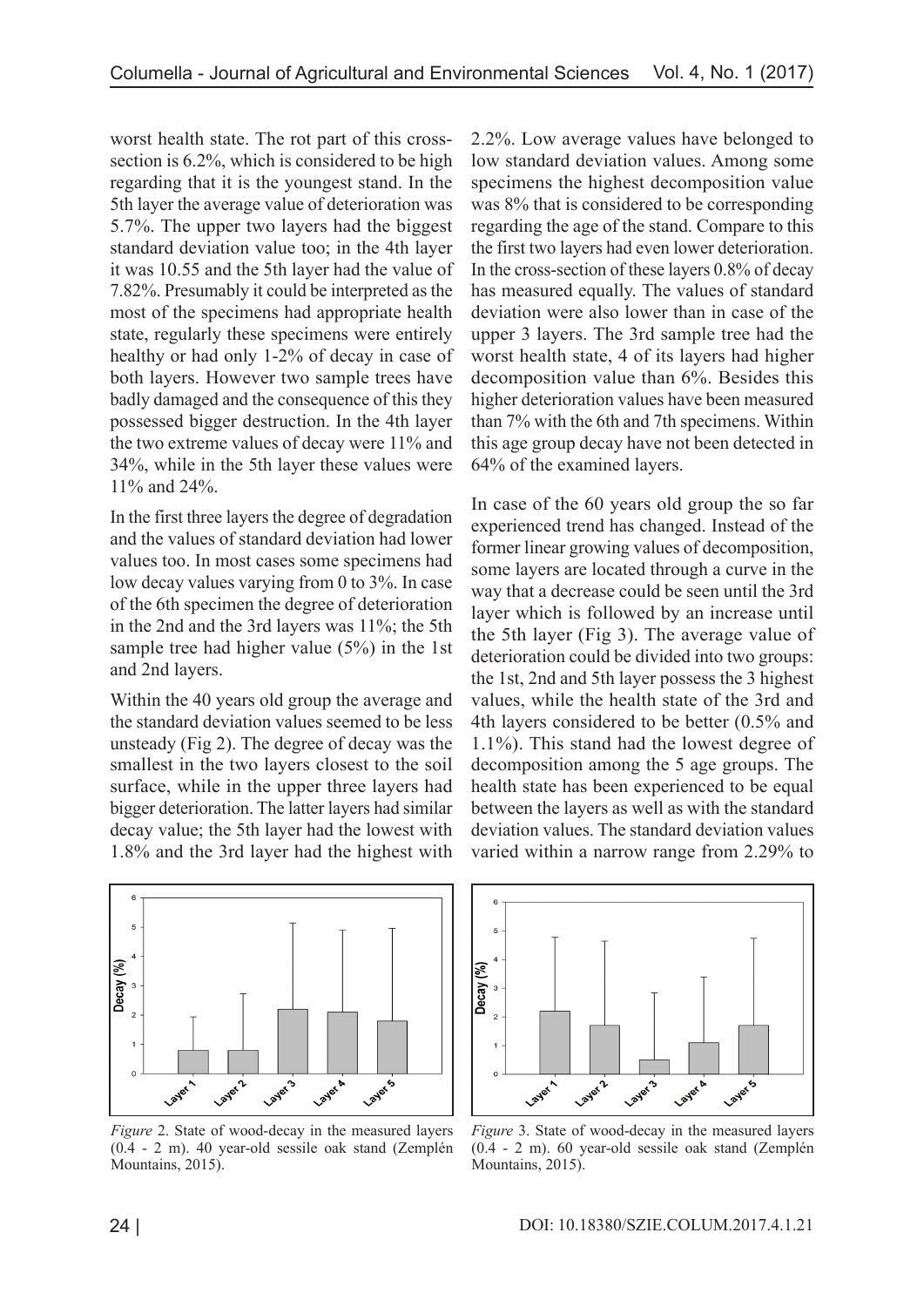3.04%. The two thirds of the investigated layers of the stand were totally healthy, 22% showed 0-5% of damage, 12% seemed to have bigger than 5% of decomposition so that the highest decay value was 10%. Among the 10 sample trees there was only one which had all of the 5 measured layers entirely healthy. There were 5 specimens with one damaged layer, 2 specimens with 2 deteriorated layers and with the rest 2 specimens there were 3 and 4 decayed layers, respectively.

The trend of the 80 years old group has changed dramatically so that it became the opposite as we experienced in the 20 and 40 years old group. From the first layer – measured at 40 cm height – continuous reduction can be seen towards the 5th layer located at 200 cm height (Fig 4). The closest layer to the soil surface showed higher degree of deterioration (with the average of 4.1%). Even though among the 10 specimens 7 were entirely healthy in this layer, 2 had the decomposition of 3%, but the rot of the 5th specimen had been measured 35%. Better health state had been experienced in the 2nd layer, since its decay was only 1%. Altogether 2 specimens presented deteriorated health state, in one case the rot of the cross-section reached 8%, while the other specimen had 2% of decay. From the 3rd layer decomposition could be hardly experienced, the 3rd layer had 0.6% and the 5th layer had only 0.2%. For the latter ones the highest value of decay was 3% and the 73.3% of the layers were totally healthy. The standard deviation was the highest (6.75%) in the first



*Figure* 4. State of wood-decay in the measured layers (0.4 - 2 m). 80 year-old sessile oak stand (Zemplén Mountains, 2015).

layer, while the other layers showed far lower standard deviation values (1.97% és 2.81%).

The 100 years old group followed the same trend that we formerly used to experience with the 80 years old group (Fig 5). The lowest layer possessed the worst health state; the degree of decomposition decreased linearly towards the 5th layer. The standard deviation values have been observed to be high in the first 2 layers (8.46% and 5.86%). Compared to them the upper 3 layers had less fluctuation and the standard deviation values varied from 1.78 to 2.65. Within this group 3 sessile oak tree with worse health state have been measured too. Within certain age groups the examined layers showed no significant deviation. Compare to that the layers of the second youngest age group (40 years) and the layers of the two oldest age groups (80 and 100 years) indicated statistically proved significant deviation  $(p<0.05)$ . In case of the age groups are evaluated separately, the value of the rottenness expressed by the software in percentage is suitable for comparing certain layers

![](_page_4_Figure_7.jpeg)

*Figure* 5. State of wood-decay in the measured layers (0.4 - 2 m). 100 year-old sessile oak stand (Zemplén Mountains, 2015).

or sample trees, evaluating the presented trends among them. However, comparing the age groups with this method is not possible because there is appreciable difference among the trunk diameters which concerns the extension of the rottenness.

The Figure 6. shows the values of the rottenness of the examined age groups in percentage and in cm2. The Exponential growth (single, 2-parameters) had the most strictly, significant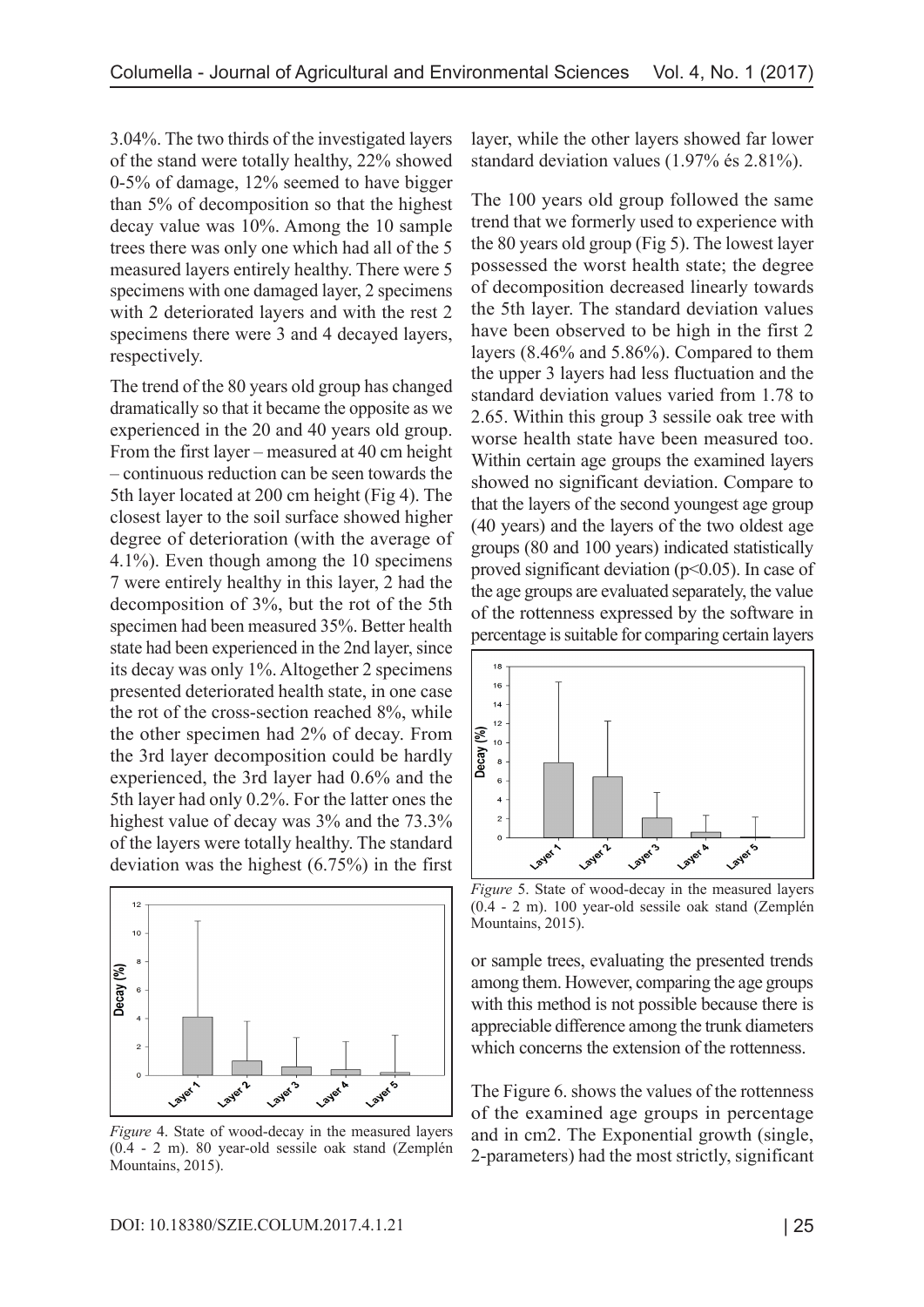![](_page_5_Figure_1.jpeg)

*Figure* 6. The rottenness of certain age groups expressed in percentage and in layer's extensions

(*p<*0.001) correlation among the rottenness based on the layer's extension, expressed in cm<sup>2</sup>.

## *The diversity of the canopy*

The forestry has the biggest effect on the species composition of the canopy, since the forest managements have also influence on the species pool and on the cover values through the future forestry practices. The natural resources and the climatic factors play an important role in the combination of species, as the possibly dominant species are determined by them.

*Table* 2. The distribution of the closeness of the canopy in certain age groups

| Age groups | Closeness $(\% )$ |
|------------|-------------------|
| 20         | 70                |
| 40         | 70                |
| 60         | 70                |
| 80         | 75                |
| 100        | 72,5              |

The closeness of the canopy of certain age groups are presented in Table 2. Significant deviation is not observed in the closeness among certain age groups, so thus this has no influence on the diversity values.

The 80 years old group had the biggest diversity value from that the other groups lagged behind (Fig 7). The diversity of the 40, 60 and 100 years old stands were similar to each other, compare to them the diversity of the 20 years old group was slightly higher. These differences could predict that the other tree species could not be able to find their essential necessities due to the

![](_page_5_Figure_10.jpeg)

*Figure* 7. Shannon and Simpson-diversity values in the studied age groups of canopy layer (Zemplén Mountains, 2015).

process of forestation.

The biggest distinctions have been realised between the Shannon and Simpson diversity indices in some groups when the canopy had consisted only of sessile oak. This phenomenon could be explained with the shallow topsoil of the Zemplén Mountains and the bad water management of the soils. Within these stands the Shannon index regularly has the value of 0, while the Simpson index has the value of 1.11 (Fig 7).

Based on the different sensitivity of the indices the Simpson diversity had higher values, since this index is rather sensitive for wide range tolerance and abundant species. In the 80 years old group where specialist species have been presented the Shannon index showed the higher value.

## *The diversity of the shrub layer*

Besides the canopy the forestry management practices has strong effect on the combination of species of the shrub layer and its cover values too. The shrub layer has often been deliberately removed, or sometimes the managements of the canopy have such a huge disturbance so that the coverage of some species decreases. Furthermore the ratios within the combination of species could be shifted towards the disturbance tolerant species due to the influence of the disturbances.

In the case of the shrub layer bigger diversity was expected in the younger stands too that statement has seemed to be verified by the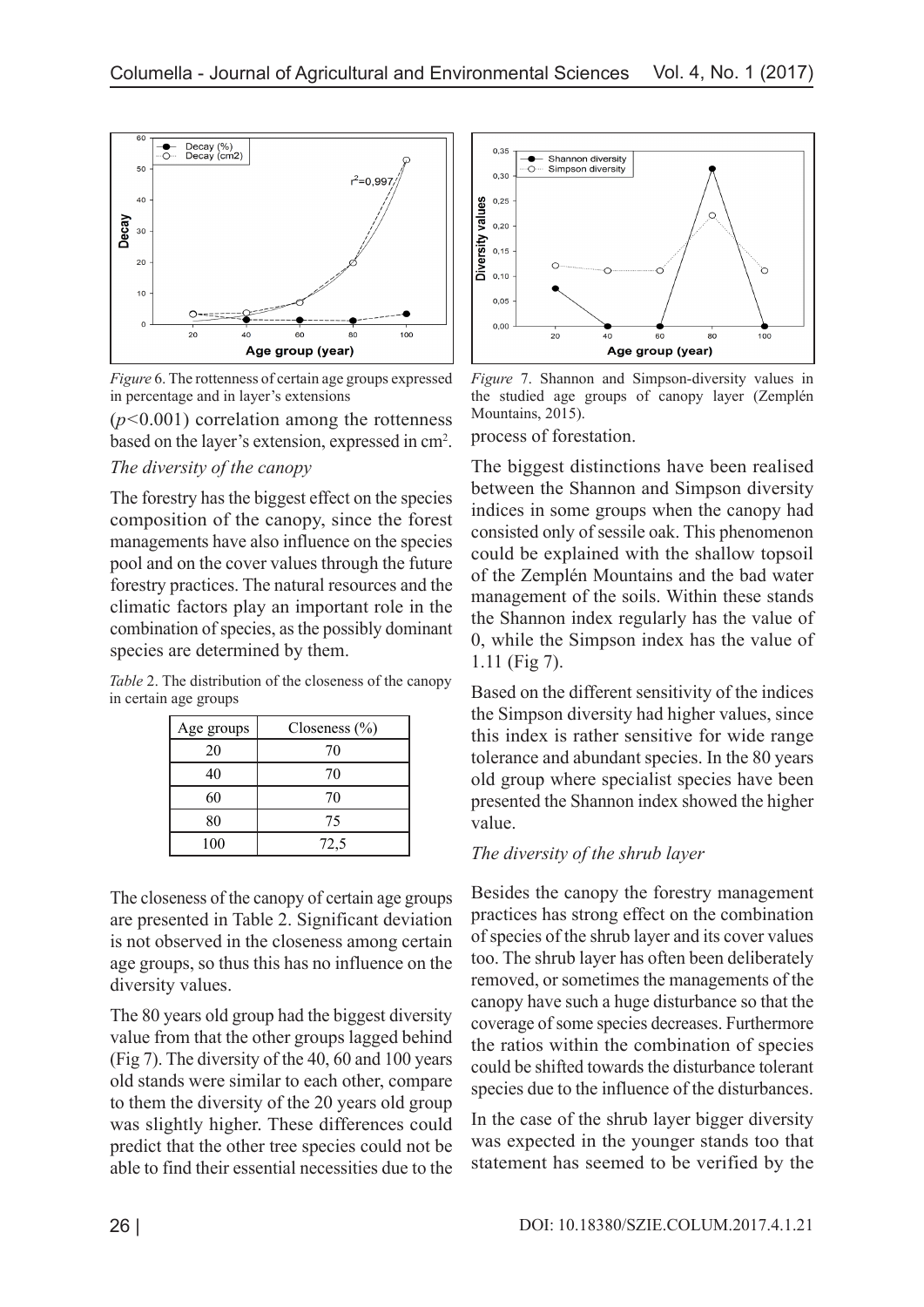surveys. Despite the higher species diversity in the younger stands less coverage values have been recorded probably caused by the disturbances.

Within this layer between the two indices have significantly higher difference than in the case of the canopy (Fig 8). Generally the values of

![](_page_6_Figure_3.jpeg)

*Figure* 8. Shannon and Simpson-diversity values in the studied age groups of shrub layer (Zemplén Mountains, 2015).

the Shannon index are two times higher than the value of the Simpson index. Within the shrub layer there are also two groups where only one species has been presented, so that the value of the Shannon diversity is zero like in the former case.

## *The diversity of the ground layer*

In the ground layer of the investigated stands 55 species have been surveyed. The values of the two diversity indices markedly differ from each other, but following the same trend in cases of

![](_page_6_Figure_8.jpeg)

*Figure* 9. Shannon and Simpson-diversity values in the studied age groups of ground layer (Zemplén Mountains, 2015).

given age groups. The values of the Shannon diversity are always higher, indicating that the examined stands have high diversity, and are seminatural with several protected species. The most commonly appeared dicotyledon species were *Viola sylvestris, Campanula sp.*  and *Gallium odoratum.* Because of the shallow topsoil of the examined stands of the Zemplén Mountains relatively low coverage values have been estimated, however this has not affected significantly the number of species (Fig 9).

There are no significant deviation in the case of both indices of the canopy and the shrub layer. On the other hand, in the case of both indices of the canopy and the ground layer indicated significant deviation ( $p<0.5$ ), while among the shrub and the ground layer only the Simpson diversity had significant deviation ( $p<0.5$ ).

## **Discussion**

Our measurements complete the ongoing EVH I status survey since 1988. This survey measures the health state of the stands located in the intersections of the16x16 km grid considering 8 types of damages (game, insect, fungi, abiotic, anthropogenic, fire, other damage, degradation) (Hirka et al 2015).

The expediency of instrumental measurements is confirmed by the fact that accomplishing the measurements not only the accurate pictures of the degree of decomposition is achieved, but also the reasons of decay could be revealed. So thus the responses of the stands due to the extremities in climate parameters could be determined more precisely.

Among the stands the 80 years old age group proved to be the healthiest, while the 20 years old group had the worst values, but the decay of all age groups were less than 5%.

In this examination two facts can be for responsible for the evolution of deterioration. The observed decay in the younger stands that typically concerned the upper layers. The reason of this could be the evolution of the frost cracks since the rottenness and the recorded frost cracks located in the same places. The deterioration of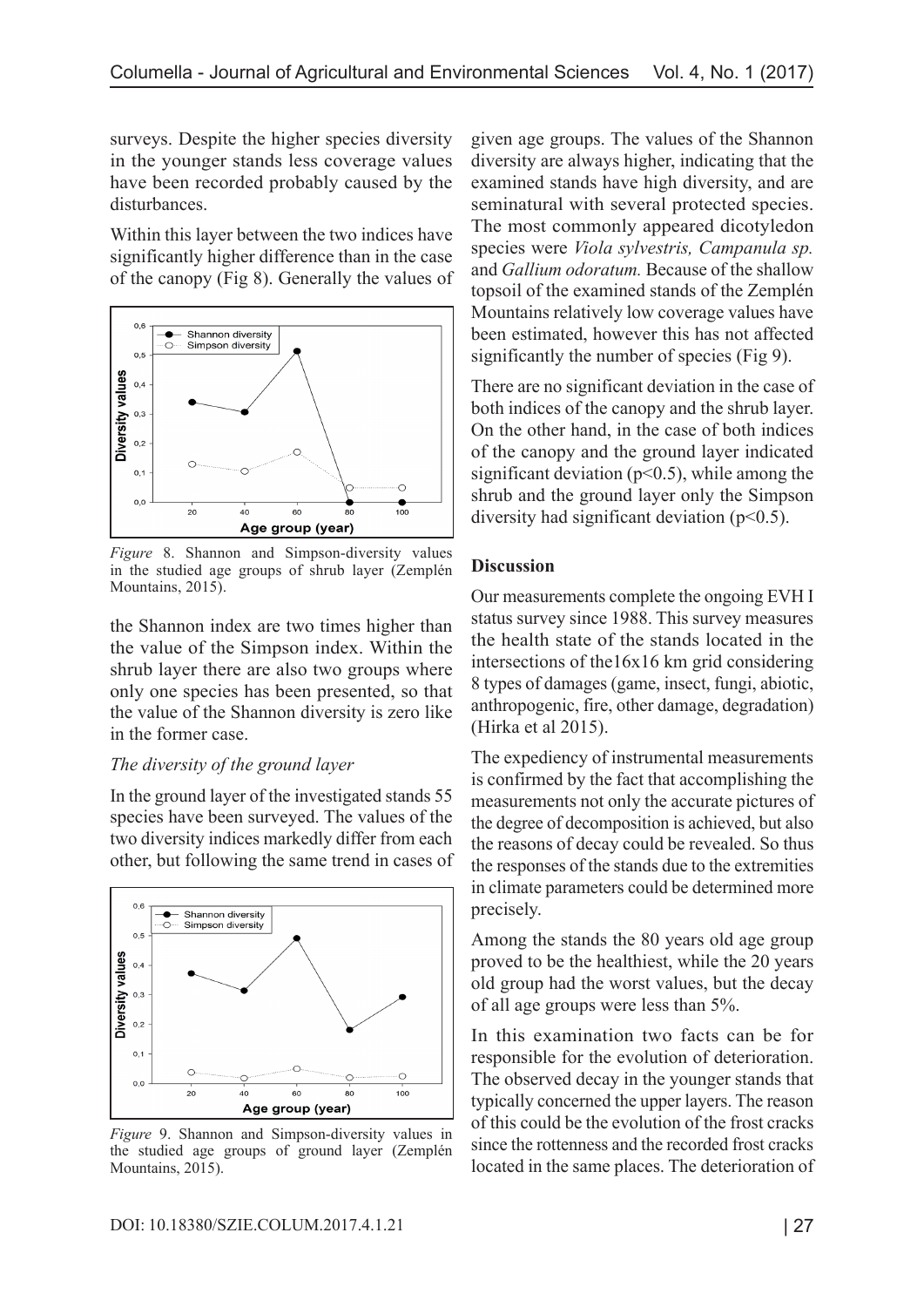these trees could be seen by visual observations too, and they have been extracted during the later thinning. Hence this type of decomposition do not affects the older stands. In those stands the large-scale devastation of the lower layers is typically continuously reducing towards the higher layers. This type of decay concerns the coppice trees, since the trunk of the formerly extracted trees started to decompose that proceeded towards the coppice too.

According to the coenological evaluations and the diversity indices the examined stands have high diversity and are seminatural ones. Despite the fact that the aspect of nature conservation receives bigger and bigger emphasis on the field of forestry, the latter often negatively affects the diversity of some layers. This statement has been verified by the diversity values too. The diversity values of the shrub layer and the ground layer followed the same trend. The shrub layers of low diversity belong to similarly low diversity of ground layer, and this correlation could be observed in case of high diversity too. Presumably, this could be explained with the fact that when the disturbance influenced the shrub layer, it had affected collaterally the ground layer too. Furthermore, the closeness and the density of the canopy directly influence the amount of light reaching to the deeper layers, thus it has an effect on the diversity and on the coverage values too.

### **Acknowledgements**

Hereby, I would like to express my acknowledgement to the forestry director and to the acting manager of Forestry of Sárospatak, to Zsolt Sándor and Márk Vitányi for the supplying of data, moreover for the help during the field researches.

Furthermore, I would like to thank to professor Ferenc Dívós for making available to me the FAKOPP 3D Acoustic Tomograph.

The publication was supported by Research Centre of Excellence project (1476-4/2016/ FEKUT) of Faculty of Agricultural & Environmental Sciences of Szent István University.

### **References**

- Barbier, S., Gosselin, F., Balandrier, P. (2008): Infl uence of tree species on understory vegetation diversity and mechanisms involved – A critical review for temperate and boreal forests. Forest Ecology and Management 254, 1–15.
- Berki, I. (1995): Az északi-középhegységi kocsánytalan tölgypusztulás néhány okának vizsgálata. Kandidátusi értekezés KLTE, Debrecen
- Berki, I. (1991): Research into the cause of oak decay decline in Hungary. Proceedings of International Symposium on Ecological Approaches of Environmental Chemicals. Debrecen, 8–14.
- Brunet, J., Falkengren-Grerup, U., Tyler, G. (1996): Herb layer vegetation of south Swedish beech and oak forests – eff ects of management and soil acidity during one decade. Forest Ecology and Management 88, 259–272.
- Czóbel, Sz., Horváth, L., Szirmai, O., Balogh J., Pintér, K., Németh, Z., Ürmös, Zs., Grosz, B., Tuba Z. (2010): Comparison of N2O and CH4 fluxes from Pannonian natural ecosystems. European Journal of Soil Science 61: 671-682
- Czóbel, Sz., Szirmai, O., Nagy, J., Balogh, J., Ürmös, Zs., Péli, E.R., Tuba Z. (2008): Effects of irrigation on the community composition, and carbon uptake in Pannonian loess grassland monoliths. Community Ecology 9: 91-96.
- Czúcz, B., Gálhidy, L., Mátyás, Cs. (2013): A bükk és a kocsánytalan tölgy elterjedésének szárazsági határa. Erdészettudományi közlemények 3:39-53
- Csóka, Gy.; Koltay, A.; Hirka, A., Janik, G. (2007): Az aszályosság hatása kocsánytalan tölgyeseink és bükköseink egészségi állapotára. In: Mátyás Cs. és Vig P. (szerk.): Erdő és klíma V. kötet, Sopron, 229–239 p.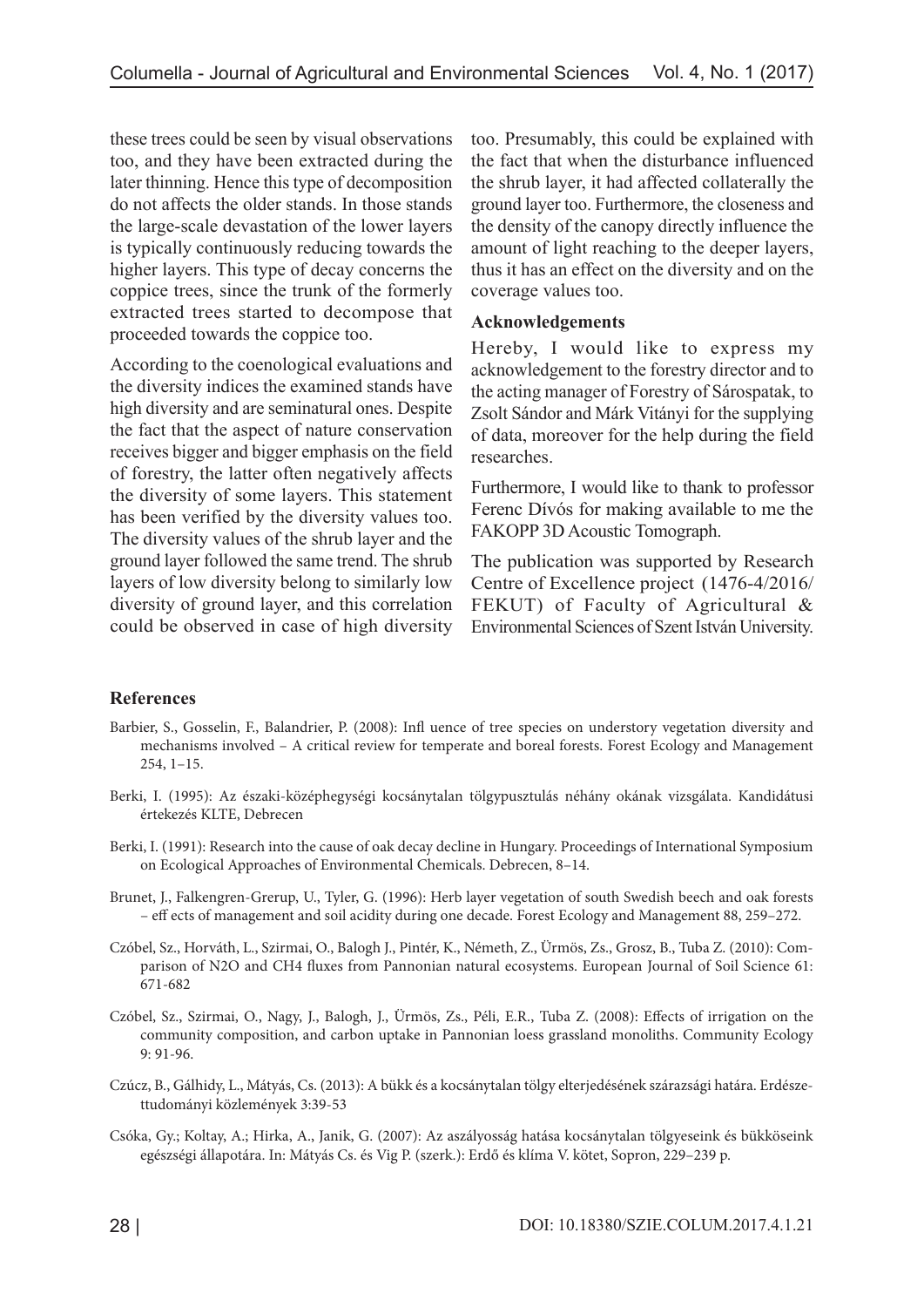- Csóka, Gy.; Koltay, A.; Hirka, A., Janik, G. (2009): Az aszályosság hatása kocsánytalan tölgyeseink és bükköseink egészségi állapotára. KlÍMA-21 füzetek, 57: 64–73.
- Decocq, G., Aubert, M., Dupont, F., Alard, D., Saguez, R., Wattez-Franger, A., De Foucault, B., Deleis-Dusollier, A., Bardat, J. (2004): Plant diversity in a managed temperate deciduous forest: understorey response to two silvicultural system. Journal of Applied Ecology 41, 1065–1079.
- Decocq, G., Aubert, M., Dupont, F., Bardat, J., Wattez-Franger, A., Saguez, R., De Foucault, B., Alard, D., Deleis-Dusollier, A. (2005): Silviculture-driven vegetation change in a European temperate deciduous forest. Annals of Forest Science 62, 313–323.
- Divos, F.; Denes, L.; Iniguez, G. (2005), Effect of cross-sectional change of a board specimen on stress wave velocity determination, Holzforschung, 2005 Vol. 59, no.: 2. http://www.fakopp.com
- Divos F., Divos P., Divos Gy.: (2008) Acoustic Technique ues from Seedling to Wooden Structures, , Proceedings of the 15th International Symposium on Nondestructive Testing of Wood Duluth, MN, Sept. 10–12, 2007 (2008),
- Hermy, M., Honnay, O., Firbank, L., GrashofBokdam, C., Lawesson, J.E. (1999): An ecological comparison between ancient and other forest plant species of Europe, and the implications for forest conservation. Biological Conservation 91, 9–22.
- Hirka, A., Koltay, A., Kolozs, L., Szőcs, L., Csóka, Gy., (2015): Erdeink egészségi állapota 2014-ban. Erdészeti lapok, 150 (9): 258-261
- Igmándy, Z.; Pagony, H.; Szontagh, P., Varga F. (1985): A kocsánytalan tölgy (Quercus petraea MATT./Lieb) pusztulása hazánkban. Növényvédelem, 21(7): 311–311.
- Jakucs, P. (1988): Ecological approach to forest decay in Hungary. Ambio, 17(4): 267–274.
- Mátyás Cs. (1997): Erdészeti ökológia. Mezőgazda Kiadó, Budapest pp. 312
- Mészáros, I., Fenyvesi, A. Cs., Láposi, R., Oláh, V., és Veres, Sz.,(2012): Középhegységi zonális fafajok klímaérzékenységének ökofiziológiai vizsgálata, különös tekintettel a vízforgalmi sajátosságokra; Ecophysiological study of trees species of climate-zonal forests covering Hungarian central range, with special focus on water budget. Munkabeszámoló. OTKA.
- Molnár, S. (2011): 2011 az erdők éve, Örök társunk a fa. Nyugat-magyarországi Egyetem Kiadó pp. 56
- Parmesan, C. (2006): Ecological and Evolutionary responses to recent climate change. Annu. Rev. Ecol. Evol. Syst. 37: 637-669.
- Parmesan, C., Yohe, G. (2003): A globally coherent fingerprint of climate change impacts across natural systems. Nature 421: 37–42.
- Risser, P.G. (1995): The status of the science examining ecotones. BioScience 45: 318–325.
- Root, T.L., Price, J.T., Hall, K.R., Schneider, S.H., Rosenzweig, C., Pounds, J.A. (2003): Fingerprints of global warming on wild animals and plants. Nature 421: 57–60
- Rubio, A., Gavilán, R., Escudero, A. (1999): Are soil characteristics and understorey composition controlled by forest management? Forest Ecology and Management 113, 191–200.
- Standovár, T., Ódor, P., Aszalós, R., Gálhidy, L. (2006). Sensitivity of ground layer vegetation diversity descriptors in indicating forest naturalness. Community Ecology 7, 199–209.
- Tinya, F., Márialigeti, S., Király, I., Németh, B., Ódor, P. (2009): The eff ect of light conditions on herbs, bryophytes and seedlings of temperate mixed forests in Őrség, Western Hungary. Plant Ecology 204, 69–81.
- Tóthmérész B. 2002: A diverzitás jellemzésére szolgáló módszerek evolúciója. In: Salamon-Albert éva (szerk.): Magyar botanikai kutatások az ezredfordulón. PTE Növénytani Tanszék és MTA Pécsi Akadémiai Bizottság, Pécs, pp. 607–638.